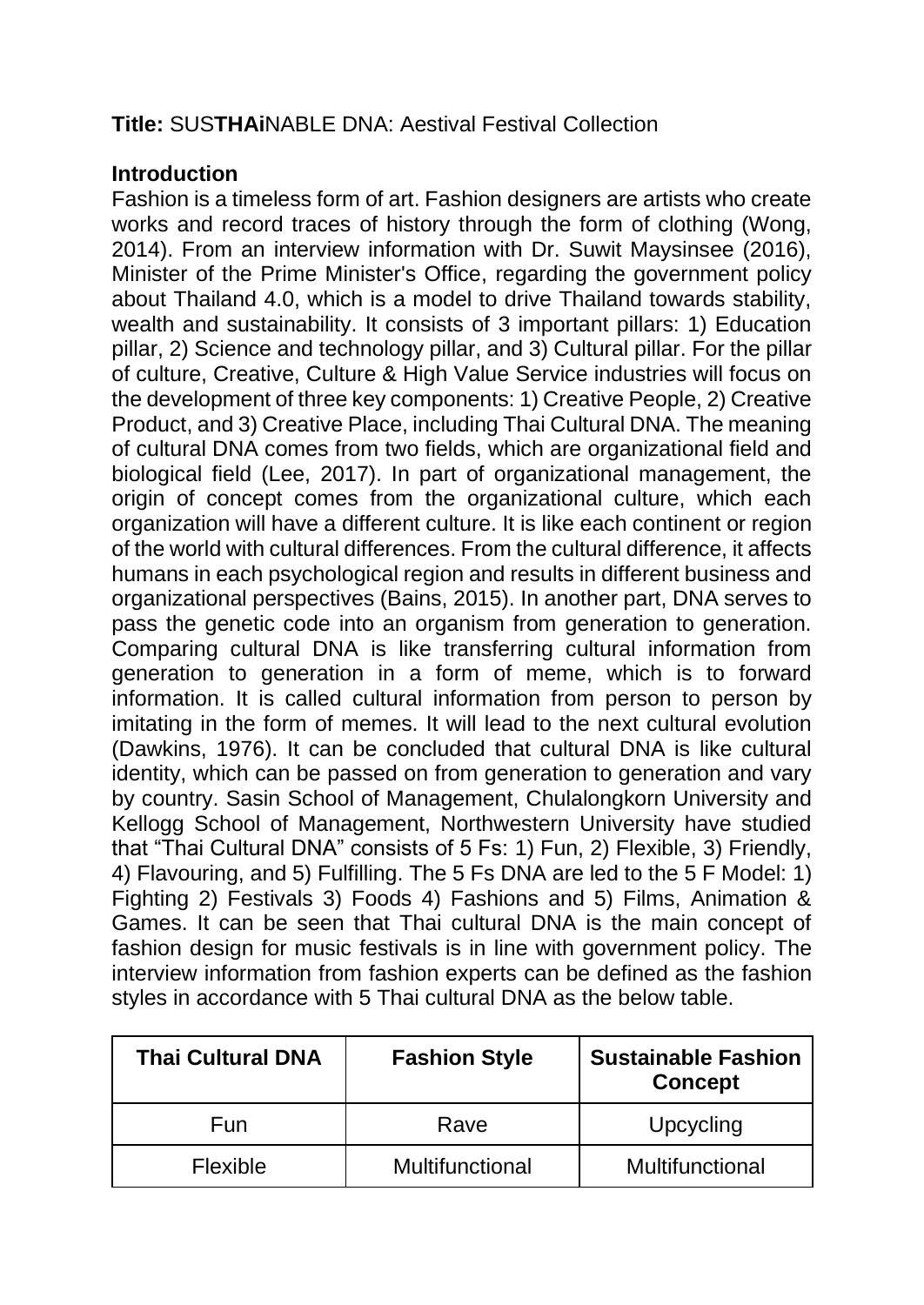|                   |               | clothing                                       |
|-------------------|---------------|------------------------------------------------|
| Friendly          | <b>Hippie</b> | Use ecological<br>materials                    |
| Flavouring        | Rockabilly    | <b>Reclaim &amp; Re-use</b><br>waste materials |
| <b>Fulfilling</b> | Outdoorsy     | Reduce (Energy)                                |

For this reason, we came up with ideas to design womenswear for music festivals through Thai cultural DNA is a collection topic. Using Thai cultural DNA concept to be 5 key design ideas corresponding to 5 fashion styles, obtained from interviews with fashion experts.

## **Principles / Concept**

- 1. Thai cultural DNA concept
- 2. Sustainability in Fashion
- 3. Transcultural theory

### **Process / Methodology**

- 1. Analysing related concepts and theories
- 2. Collecting information from experts
- 3. Collecting consumer information
- 4. Creating prototypes and research conclusions

### **Materials and Techniques**

Various fabrics and materials used in garments.

### **Results / Conclusion**

Obtaining an approach to design womenswear for music festivals by using Thai cultural DNA concept. It corresponds to 5 fashion styles to create 5 womenswear outfits in this collection.

### **References**

Bains, G. (2015). Cultural DNA: The Psychology of Globalization. New York: Wiley.

Dawkins, R. (1976). The Selfish Gene. USA: Oxford University Press.

Joyce, M.W. (2014). Lifestyle Brands: A Guide to Aspirational Marketing. Journal of Consumer Marketing, 31(4), 331-332.